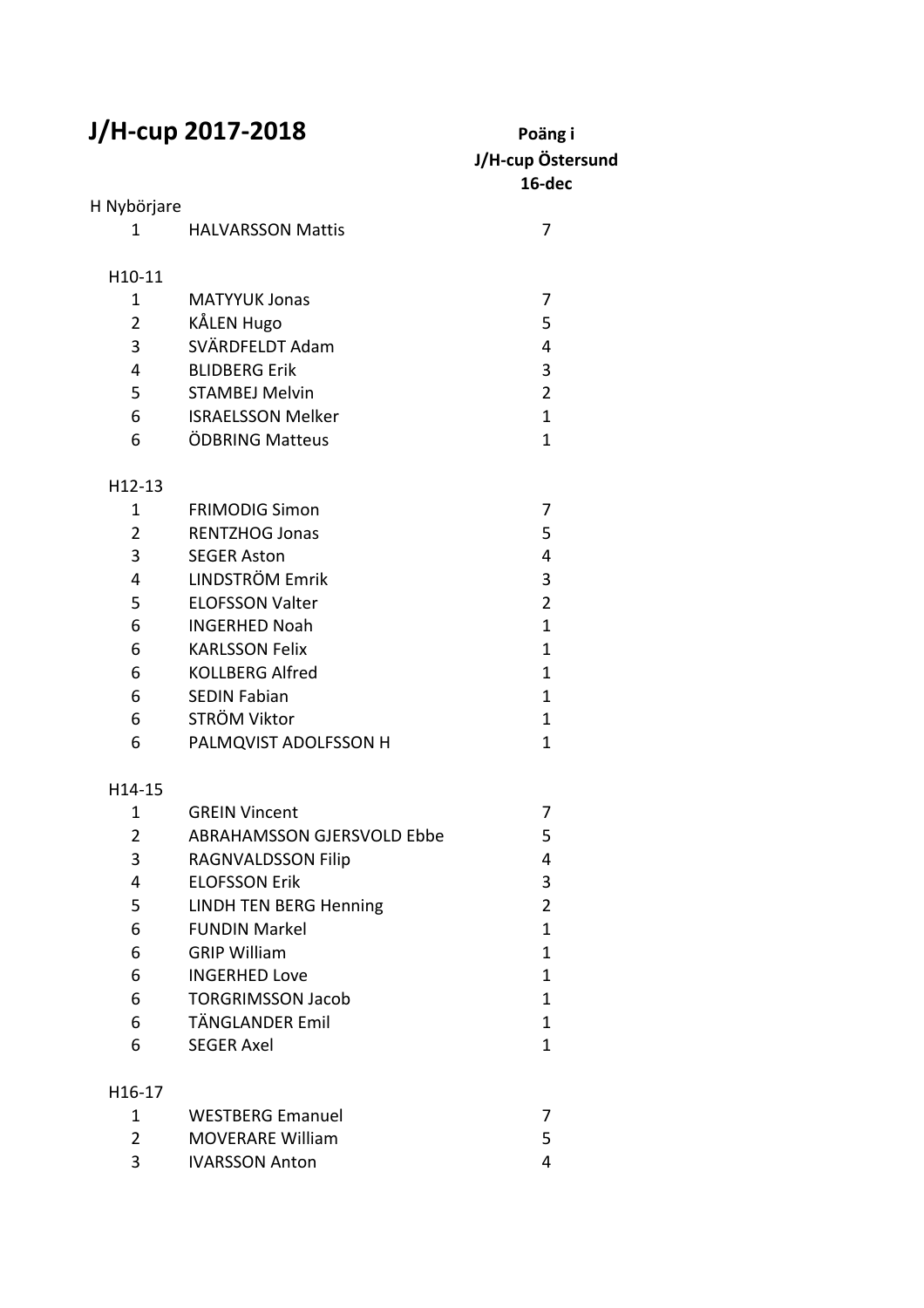| 4<br>5<br>6<br>6    | PÅLSSON Gustav<br><b>HALVARSSON Aksel</b><br><b>KRANS Hugo</b><br><b>SEGER Albin</b> | 3<br>$\overline{\mathbf{c}}$<br>$\mathbf{1}$<br>$\mathbf{1}$ |
|---------------------|--------------------------------------------------------------------------------------|--------------------------------------------------------------|
| H18-19              |                                                                                      |                                                              |
| 1                   | STRÖMQVIST Love                                                                      | 7                                                            |
| $\overline{2}$      | <b>LUNDMARK Emil</b>                                                                 | 5                                                            |
| H20-21              |                                                                                      |                                                              |
| 1                   | <b>RUDH Emil</b>                                                                     | 7                                                            |
| $\overline{2}$      | <b>SALOMONSSON Simon</b>                                                             | 5                                                            |
| H Senior            |                                                                                      |                                                              |
| 1                   | <b>ERIKSSON Christoffer</b>                                                          | 7                                                            |
| $\overline{2}$      | <b>STENBERG Markus</b>                                                               | 5                                                            |
| 3                   | <b>PERSSON Jonas</b>                                                                 | $\overline{4}$                                               |
| Nybörjare           |                                                                                      |                                                              |
| 1                   | NISÈN Malva                                                                          | 7                                                            |
| $\overline{2}$      | <b>WAGENIUS Vilma</b>                                                                | 5                                                            |
|                     |                                                                                      |                                                              |
| D10-11              |                                                                                      |                                                              |
| 1                   | TÄNGLANDER Elsa                                                                      | 7                                                            |
| $\overline{2}$      | HÄGG EVEBY Lydia                                                                     | 5                                                            |
| 3                   | <b>FUNDIN Irma</b>                                                                   | 4                                                            |
| 4                   | <b>BERGGREN Moa</b>                                                                  | 3                                                            |
| D <sub>12</sub> -13 |                                                                                      |                                                              |
| 1                   | <b>SELDAHL Greta</b>                                                                 | 7                                                            |
| $\overline{2}$      | <b>BACKÉN Ida</b>                                                                    | 5                                                            |
| 3                   | PÅLSSON Maja                                                                         | 4                                                            |
| 4                   | <b>ERIKSSON Stina</b>                                                                | 3                                                            |
| 5                   | WOXLÄNGD Nike                                                                        | $\overline{2}$                                               |
| D14-15              |                                                                                      |                                                              |
| 1                   | STRÖMQVIST Tea                                                                       | 7                                                            |
| $\overline{2}$      | <b>JONSSON Sofia</b>                                                                 | 5                                                            |
| 3                   | <b>SELLSVE Alicia</b>                                                                | 4                                                            |
| 4                   | <b>ISRAELSSON Fanny</b>                                                              | 3                                                            |
| 5                   | <b>ERIKSSON Frida</b>                                                                | $\overline{c}$                                               |
| 6                   | <b>FRIMODIG Sofia</b>                                                                | $\mathbf{1}$                                                 |
| 6                   | <b>JANSSON Linn</b>                                                                  | $\mathbf 1$                                                  |
|                     |                                                                                      |                                                              |

D16-17

 $\mathsf{D}$